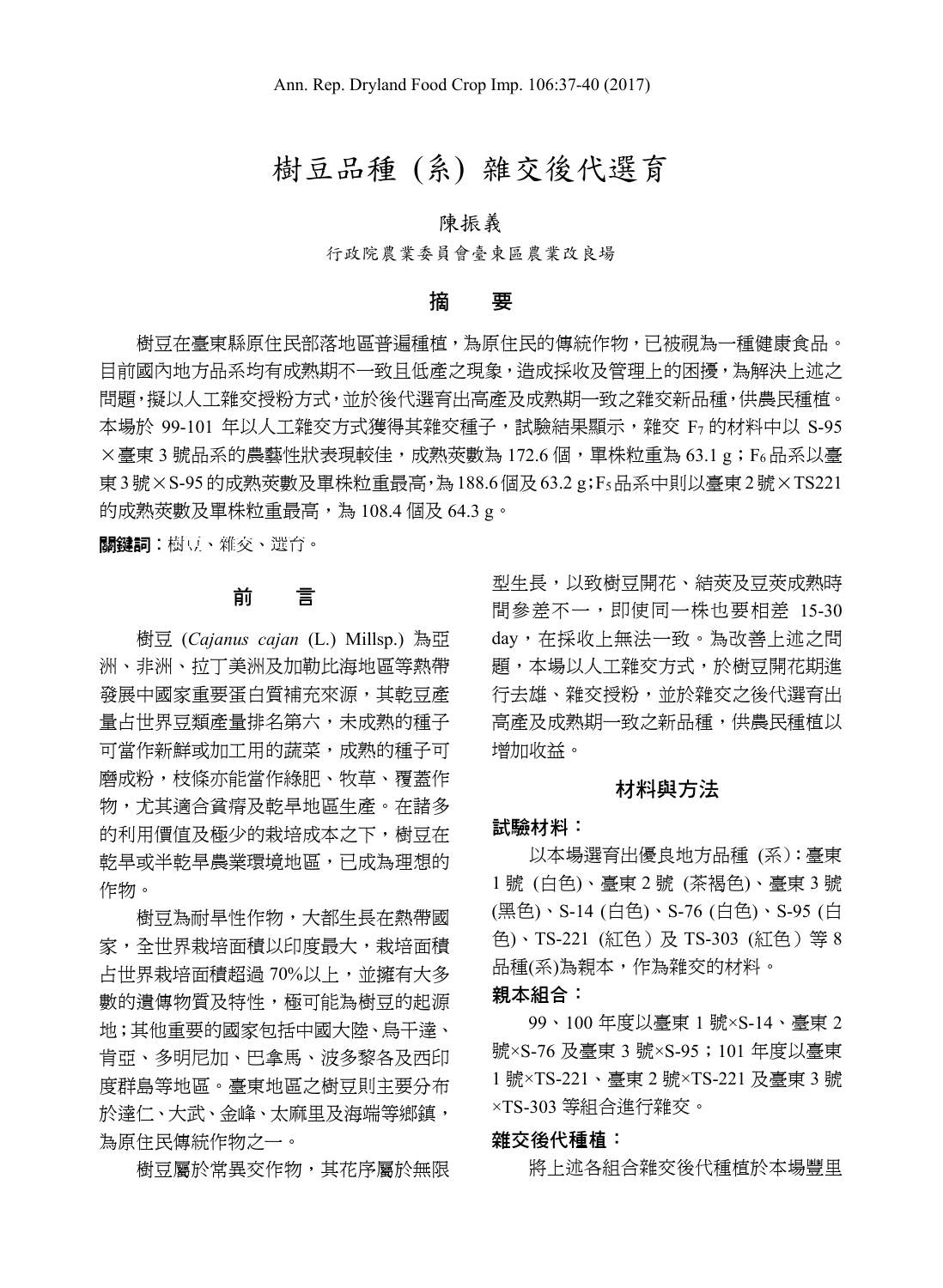試驗地,於 105年6月20日播種,每組合種 兩行,行長 16 m,行株距 2×2m,每穴播 2-3 粒種子,俟株高約 60 cm 時間苗留 1 株植株。

農藝性狀調查:

每組合選拔優良後代植株 5 株,成熟採 收時調查株高、株幅、成熟莢數、未熟莢數、 單株粒重、百粒重及籽粒顏色等重要農藝性 狀。

### 結果與討論

本場自 99-101 年進行樹豆品種 (系) 雜 交選育工作,育種材料由本場選育之優良地 方品系臺東 1 號 (白色)、臺東 2 號 (茶褐 色)、臺東 3 號 (黑色)、S-14 (白色)、S-76 (白 色)、S-95 (白色)、TS-221 (紅色) 及 TS-303 (紅色)等 8 品種 (系) 為親本,作為雜交的 材料。

99、100 年以臺東 1 號×S-14、臺東 2 號 ×S-76 及臺東 3 號×S-95 等三個組合進行雜 交,共計 6 個組合;101 年度以臺東 1 號 ×TS-221、臺東 2 號×TS-221 及臺東 3 號 ×TS-303 等三個組合進行雜交,共計 6 個組 合。雜交種子以混合選種法播種後,因 105 年 7 月 7 日、7 月 8 日強颱尼伯特侵襲臺東, 試驗田內樹豆植株全部枯死,又於 7 月 14 日重新播種,因延後播種期,故植株生長較 為矮小且影響產量。經調查 99 年度雜交 F7 後代植株農藝性狀調查結果,株高以 S-76 × 臺東 2 號之組合平均為 148.1 cm 最高、成熟 莢數以臺東 3 號 × S-95 之組合平均為 183.2 個莢最高、單株粒重則以 S-95×臺東 3 號之 組合平均為 63.1 g 最好,百粒重以臺東 3 號 ×S-95 之組合平均為 11.9 g 最佳 (表 1)。

100 年度樹豆雜交 F6後代植株,因受 101 年 8 月 28 日中颱「天秤」颱風侵襲致臺東 1 號×S-14 之組合後代喪失,其餘植株農藝性 狀調查結果,株高以臺東 2 號×S-76 之組合 平均為 153.1 cm 最高、成熟莢數以臺東 3 號

×S-95 之組合平均為 188.6 個莢最高、單株粒 重與百粒重亦以臺東 3 號×S-95 之組合平均 為最好,分別為 63.2 g 與 11.7 g (表 2)。

101 年度樹豆雜交 F5後代植株農藝性狀 調查結果,株高以臺東 1 號×TS221 之組合平 均為 167.1 cm 最高、成熟莢數以臺東 2 號 ×TS221 之組合平均為 108.4 個莢最高、單株 粒重亦以臺東2號×TS221之組合平均為64.3 g 最好、百粒重以臺東 1 號×TS221 之組合平 均為 11.0 g 最佳 (表 3)。

樹豆的花開放的順序是由一個分支的基 部開始向上開放。大小不同的花序,每個花 序、花朵可能有多達 10 個。通常在同一花 序,每次有兩朵花同時開,直到莢果成熟。 每一花序可以結 2 至 8 個莢果,莢果數量在 分枝及頂端部位會逐漸減少。若於低節點先 前的花序所開放的花和莢果都脫落,則節點 上的莢果會再繼續結莢,以彌補脫落的損 失,這種補償機制有助於延長頂端分生組織 生長及開花期。樹豆開花數量亦受氣候影 響,乾燥晴朗的氣候有利開花,陰天潮濕則 會減少其開花數量,惟均勻且持續的光照是 授粉及莢果形成所不可缺少的條件。溫度亦 影響樹豆的授粉情形,如在巴基斯坦境內, 三月份最高溫度 38-40℃的條件下樹豆仍可 授粉成功,但是到四月溫度超過 40℃時就會 影響其授粉。

進行人工雜交成功,1 周後幼莢即可成 形,幼莢生長 6-7 周後即可成熟。探討樹豆 授粉成功率原因可歸納為三大原因:一、氣 候環境:包括溫度、濕度、日照、晴天與陰 天。二、材料因素:包括取樣花苞成熟度、 花粉活力、自然淘汰、蟲害影響。三、人為 因素:去雄時人為操作不當而傷及花器、授 粉量不足等。本場期望於雜交後代能選育出 籽實產量高、成熟期一致且產量、品質皆穩 定之樹豆雜交品種,並適合於臺灣中、低海 拔地區種植,以增加農民收益。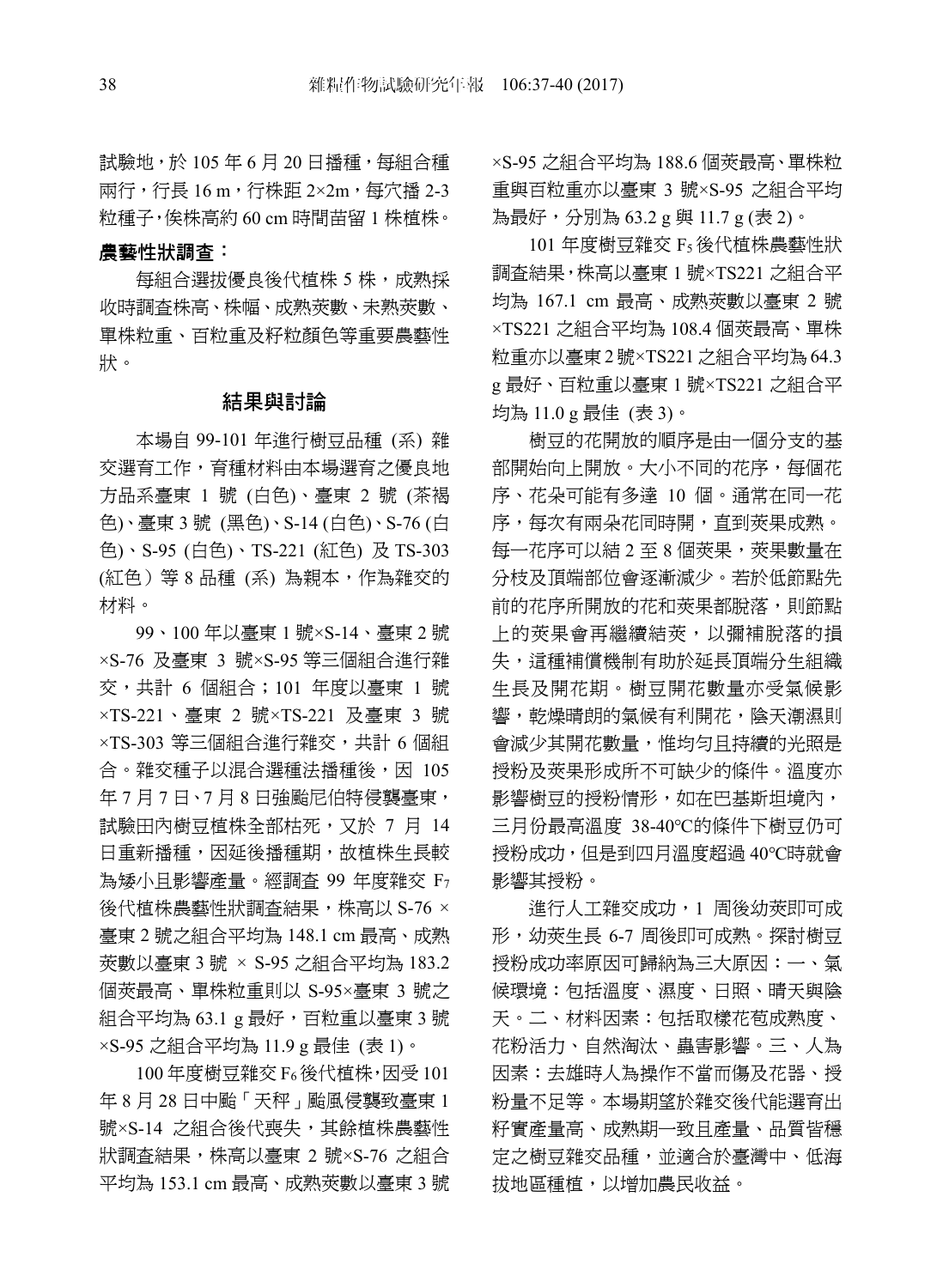## 引用文獻

- Ae N. Arihara J, Okada K, Yoshihara T., and Johansen C. 1990. Phosphorus uptake by pigeonpea and its role in cropping systems of the Indian subcontinent. Science. 248:477-480.
- Amalraj, T. and Ignacimuthu, S. 1998**.** Evaluation of the hypoglycaemic effect of *Cajanus cajan*  (seeds) in mice. Indian J. Exp. Biol. 36: 1032-1033.
- Grover, J. K., Yadav, S., Vats, and V. J. 2002**.** Medicinal plants of India with anti-diabetic potential. J. Ethnopharmacol. 81:81-100.
- Nan Wu, Kuang Fu, Yu-Jie Fu, Yuan-Gang Zu, Fang-Rong Chang, Yung-Husan Chen, Xiao-Lei Liu, Yu Kong, Wei Liu, and Cheng-Bo Gu. 2009. Antioxidant activities of extracts and main components of pigeonpea (*Cajanus cajan* (L.) Millsp.) leavs. Molecules. 14:1032-1043; dio:10.3390/molecules 14031032.

表 1. 99 年度樹豆雜交 F7 後代植株農藝性狀調查

|                       | 株高          | 株幅+<br>$\rm cm)$ |     | 成熟    | 未熟   | 單株粒重 | 百粒重  | 籽粒 |  |
|-----------------------|-------------|------------------|-----|-------|------|------|------|----|--|
| 親本                    | $\text{cm}$ |                  |     | 莢數    | 莢數   | (g)  | (g)  | 顏色 |  |
| 臺東1<br>號 × S-14       | 138.2       | 142              | 132 | 118.6 | 43.2 | 42.7 | 10.6 | 白  |  |
| 臺東1號<br>$S-14 \times$ | 145.3       | 134              | 119 | 159.6 | 37.3 | 56.4 | 10.1 | 白  |  |
| 臺東2號 × S-76           | 136.6       | 124              | 116 | 166.3 | 41.3 | 48.2 | 11.3 | 茶褐 |  |
| S-76 × 臺東 2 號         | 148.1       | 138              | 113 | 158.4 | 38.3 | 46.7 | 10.8 | 白  |  |
| 臺東3號 × S-95           | 143.6       | 136              | 109 | 183.2 | 49.3 | 52.9 | 11.9 | 黑  |  |
| 臺東3號<br>$S-95 \times$ | 141.8       | 123              | 111 | 172.6 | 62.4 | 63.1 | 10.9 |    |  |
|                       |             |                  |     |       |      |      |      |    |  |

採收日期:106 年 2 月 14 日 調查日期:106 年 3 月 22 日

表 2. 100 年度樹豆雜交 F6後代植株農藝性狀調查

| 親本          | 株高<br>$\text{cm}$ | 株幅+<br>(cm) |     | 成熟<br>莢數 | 未熟<br>莢數 | 單株粒重<br>(g) | 百粒重<br>(g) | 籽粒<br>顏色 |
|-------------|-------------------|-------------|-----|----------|----------|-------------|------------|----------|
| 臺東1號 × S-14 | — *               |             |     |          |          |             |            |          |
| S-14×臺東 1號  |                   |             |     |          |          |             |            |          |
| 臺東2號 × S-76 | 153.1             | 142         | 111 | 167.5    | 38.1     | 57.2        | 11.0       | 茶褐       |
| S-76×臺東 2號  | 142.7             | 132         | 121 | 157.1    | 47.3     | 51.3        | 10.6       | 白        |
| 臺東3號 × S-95 | 138.7             | 133         | 117 | 188.6    | 45.6     | 63.2        | 11.7       | 黑        |
| S-95 × 臺東3號 | 145.3             | 138         | 118 | 134.7    | 43.2     | 42.5        | 10.6       |          |

採收日期:106 年 2 月 14 日

調查日期:106 年 3 月 22 日

\* 101 年 8 月 28 日中颱「天秤」颱風侵襲造成雜交後代植株全枯死。

|  | 表 3.101 年度樹豆雜交 F5後代植株農藝性狀調査 |  |  |
|--|-----------------------------|--|--|
|  |                             |  |  |

| 親本              | 株高    | 株幅+  |     | 成熟    | 未熟   | 單株粒重 | 百粒重  | 籽粒 |  |
|-----------------|-------|------|-----|-------|------|------|------|----|--|
|                 | (cm)  | (cm) |     | 莢數    | 莢數   | (g)  | (g)  | 顏色 |  |
| 臺東1號 × TS221    | 167.1 | 131  | 122 | 76.3  | 43.2 | 38.1 | 11.0 | 白  |  |
| TS221 × 臺東1號    | 138.7 | 128  | 110 | 59.4  | 59.3 | 32.4 | 10.8 | 深紅 |  |
| 臺東2號 × TS221    | 156.4 | 132  | 112 | 108.4 | 42.7 | 64.3 | 10.2 | 茶褐 |  |
| TS221 × 臺東 2 號  | 155.2 | 128  | 116 | 102.3 | 36.7 | 60.8 | 10.6 | 深紅 |  |
| 臺東 3號 × TS303   | 147.9 | 136  | 124 | 107.2 | 47.6 | 63.6 | 10.4 | 黑  |  |
| TS303 × 臺東 3號   | 152.3 | 142  | 128 | 96.2  | 32.2 | 53.1 | 10.2 | 深紅 |  |
| 採收日期: 106年2月14日 |       |      |     |       |      |      |      |    |  |

調查日期:106 年 3 月 22 日